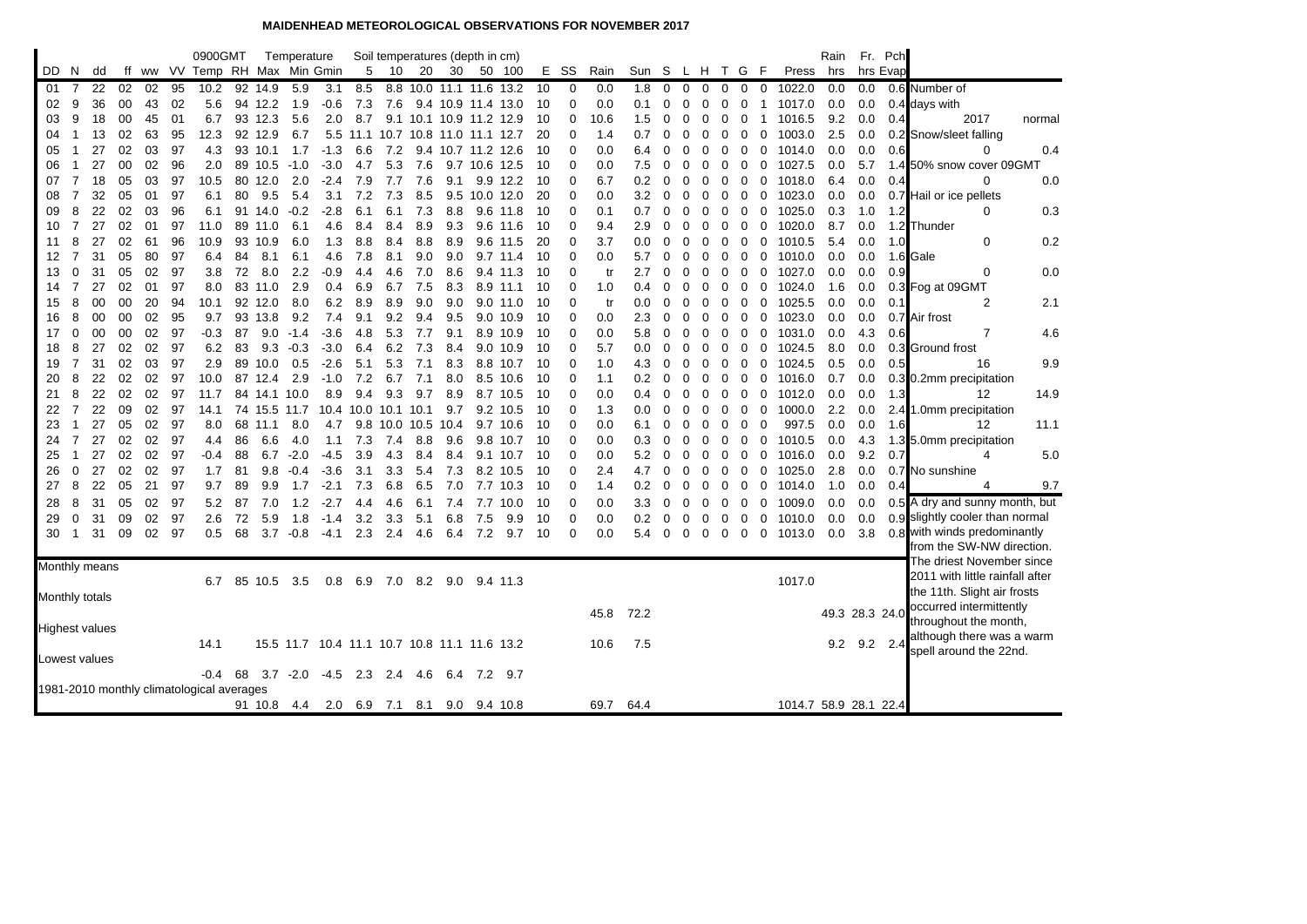| Key              |                                                                                            |                                                                               |                                                       |   |                         |          |                       |                                         |                                        |  |  |  |  |  |  |
|------------------|--------------------------------------------------------------------------------------------|-------------------------------------------------------------------------------|-------------------------------------------------------|---|-------------------------|----------|-----------------------|-----------------------------------------|----------------------------------------|--|--|--|--|--|--|
| DD:              | date                                                                                       |                                                                               |                                                       |   |                         |          |                       |                                         |                                        |  |  |  |  |  |  |
|                  | 07GMT observations                                                                         |                                                                               |                                                       |   |                         |          |                       |                                         |                                        |  |  |  |  |  |  |
|                  | N                                                                                          |                                                                               | cloud cover (oktas, 9=obscured)                       |   |                         | dd       |                       |                                         | wind direction (degrees/10)            |  |  |  |  |  |  |
|                  | ff                                                                                         |                                                                               | wind speed (knots)                                    |   |                         |          |                       |                                         |                                        |  |  |  |  |  |  |
|                  | <b>WW</b>                                                                                  |                                                                               | present weather code                                  |   |                         |          |                       |                                         |                                        |  |  |  |  |  |  |
|                  |                                                                                            |                                                                               | cloud decreasing                                      |   |                         | 45       | fog                   |                                         |                                        |  |  |  |  |  |  |
|                  |                                                                                            | 2                                                                             | sky not changing                                      |   |                         | 50       |                       | intermittent light drizzle              |                                        |  |  |  |  |  |  |
|                  |                                                                                            | 3                                                                             | cloud increasing                                      |   |                         | 60       |                       | intermittent slight rain                |                                        |  |  |  |  |  |  |
|                  |                                                                                            | 10                                                                            | mist                                                  |   |                         | 61       |                       | continuous slight rain                  |                                        |  |  |  |  |  |  |
|                  |                                                                                            | 21                                                                            | recent rain                                           |   |                         |          |                       |                                         |                                        |  |  |  |  |  |  |
|                  |                                                                                            | VV visibility (00-50 metres/100, 94 very poor, 95 poor, 96 moderate, 97 good) |                                                       |   |                         |          |                       |                                         |                                        |  |  |  |  |  |  |
|                  | Soil temperatures are for 0700GMT beneath bare soil (5, 10, 20cm) or grass (30, 50, 100cm) |                                                                               |                                                       |   |                         |          |                       |                                         |                                        |  |  |  |  |  |  |
|                  | 09GMT observations                                                                         |                                                                               |                                                       |   |                         |          |                       |                                         |                                        |  |  |  |  |  |  |
|                  | Temp                                                                                       |                                                                               | temperature (degC)                                    |   |                         | RH       | relative humidity (%) |                                         |                                        |  |  |  |  |  |  |
|                  | E                                                                                          |                                                                               | state of ground (00 dry, 10 moist, 20 wet, 40 frozen) |   |                         | SS       | snow depth (cm)       |                                         |                                        |  |  |  |  |  |  |
|                  | Press                                                                                      |                                                                               | air pressure (mb)                                     |   |                         |          |                       |                                         |                                        |  |  |  |  |  |  |
| 24 hour readings |                                                                                            |                                                                               |                                                       |   |                         |          |                       |                                         |                                        |  |  |  |  |  |  |
|                  | Max                                                                                        |                                                                               | maximum temperature (degC) beginning 09GMT            |   |                         | Min      |                       | minimum temperature (degC) ending 09GMT |                                        |  |  |  |  |  |  |
|                  | Gmin                                                                                       |                                                                               | grass minimum temperature (degC) ending 09GMT         |   |                         | Rain     |                       | precipitation beginning 09GMT           |                                        |  |  |  |  |  |  |
|                  | sunshine (hours) sunrise-sunset<br>Sun                                                     |                                                                               |                                                       |   |                         | Rain hrs |                       |                                         | hours of rainfall (>0.1mm/h) 09-09GMT  |  |  |  |  |  |  |
|                  | Fr. Hrs<br>hours of air frost (00-24GMT)                                                   |                                                                               |                                                       |   |                         |          | Pch Evap              |                                         | Piche evaporation (ml) beginning 09GMT |  |  |  |  |  |  |
| Days with        |                                                                                            |                                                                               |                                                       |   |                         |          |                       |                                         |                                        |  |  |  |  |  |  |
|                  | S                                                                                          |                                                                               | snow(5) or sleet(1) falling                           |   | 50% snow cover at 09GMT |          |                       | H                                       | hail or ice pellets                    |  |  |  |  |  |  |
|                  |                                                                                            |                                                                               | thunder heard                                         | G | gale                    |          |                       | F                                       | fog at 09GMT                           |  |  |  |  |  |  |

This information (and data for earlier months) is also available at http://www.met.rdg.ac.uk/~brugge